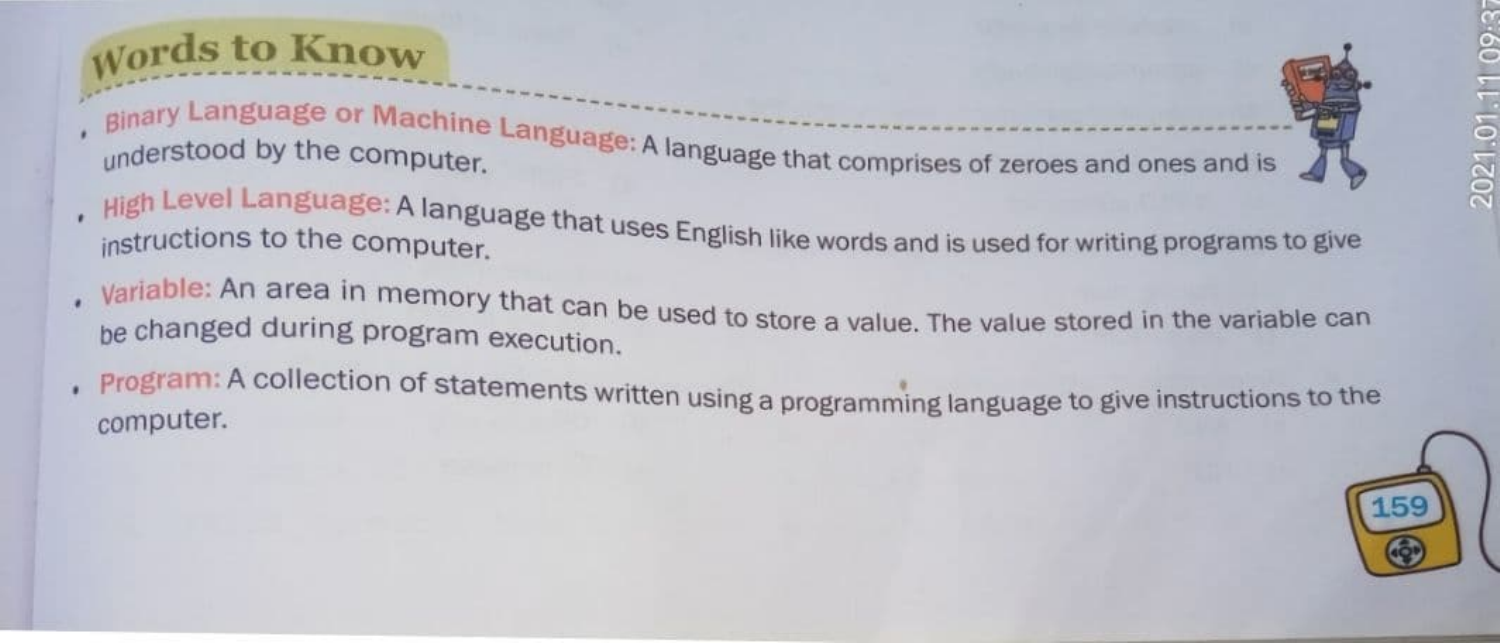

- QBASIC is a High Level Programming language and stands for Quick Beginners All  $\bullet$ Purpose Symbolic Instruction Code.
- QBasic has a number of statements to give instructions.
- Constants are values that do not change. There are two types of constants ۰
- Numeric and String constants. es. Numeric and String constants.
- $\bullet$
- QBASIC has arithmetic, relational and logical operators.  $\bullet$
- PRINT statement is used to display numbers, message or values of variables on the output screen.
- REM statement is used to write a remark or comment in the program that does not get executed  $\bullet$
- CLS statement is used to clear the output screen.  $\bullet$
- LET statement is used to assign a value to a variable.  $\bullet$
- INPUT statement is used to take value from the user and store it in a variable. ۰
- IF... Then... Else is a conditional statement that executes a set of statements depending upon a condition.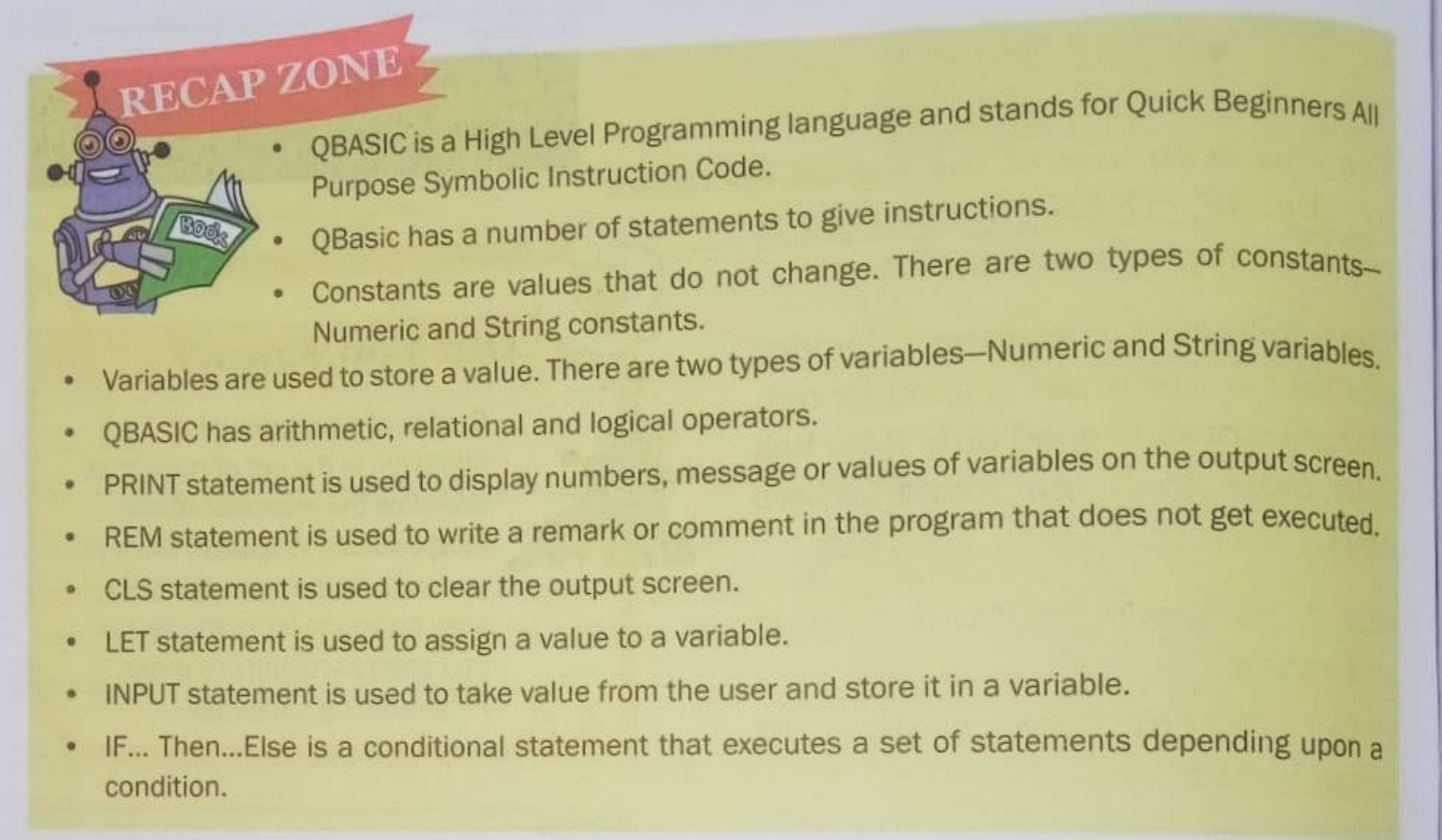

## A. Circle the correct answer.

- 1. QBASIC, C and Java are examples of
	-
	- c) assembly language d) None of these
- 2. An example of conditional statement is the
	- a) If... THEN statement. b) LET statement.
	- c) INPUT statement. <br>
	d) PRINT statement.
- 3. Which of the following is not a valid variable name?
	- a) house\_num b) house-num
	-
- 4. An example of logical operator is
	-
	-

160

- a) machine language b) high-level language
	-
	-
- c) housenum d) All are invalid

a) AND b) OR c) NOT  $\bigoplus$  All of these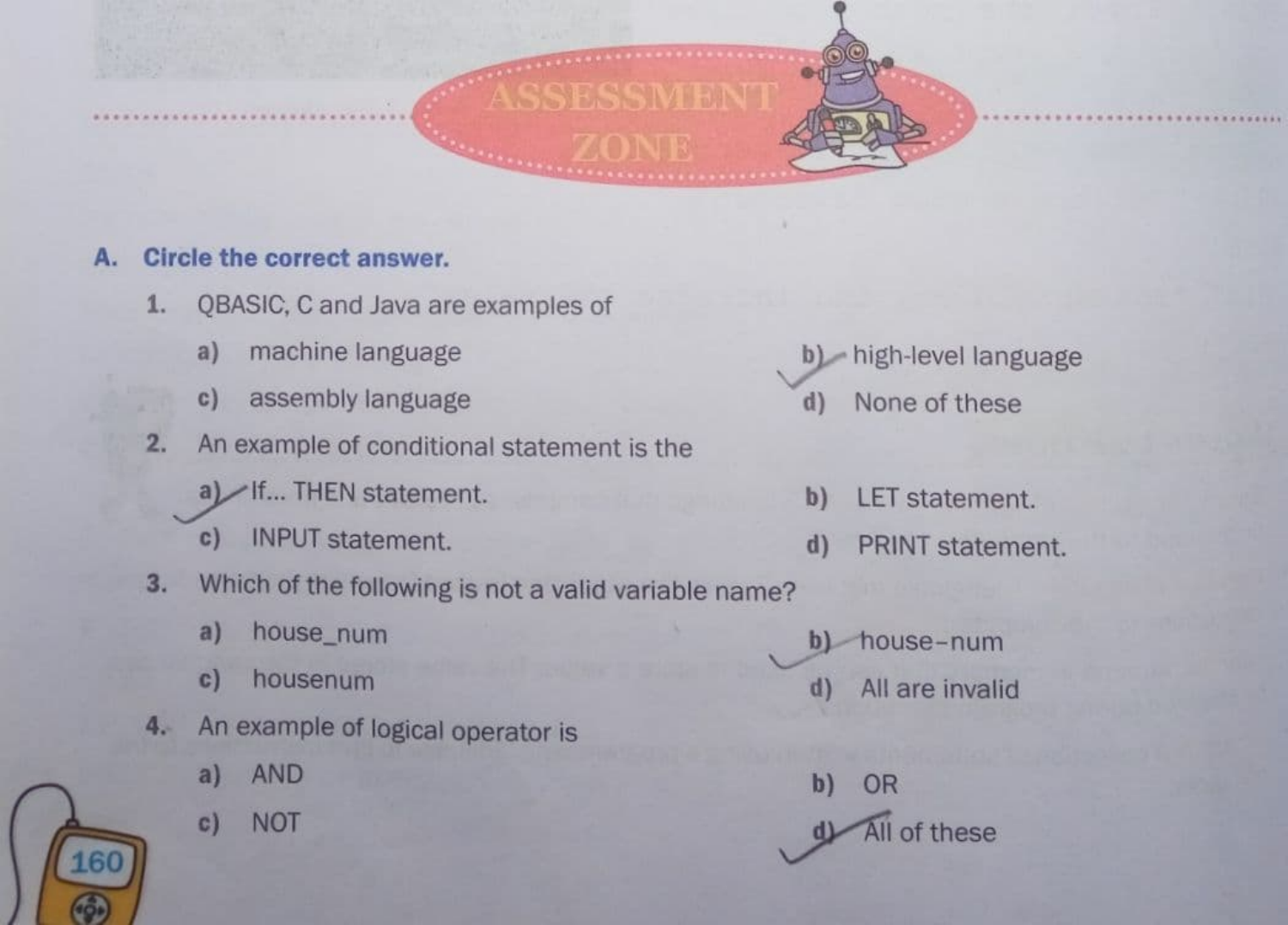## $t_{\text{th}}$  following

Fill in the blanks using the words given in the box. \$ Conditional Constants Statements Machine High The language of zeroes and ones is known as **Machine** anguage  $1.$ QBASIC is an example of 2.  $\frac{2}{\sqrt{1-\frac{1}{2}}}\$  -level programming language. A program is a set of Stalements. Constants. 3. alues that do not change during the execution of a program are called  $4.$  Value  $5.$  String variable names must end with a  $$ character. IF...THEN...ELSE is a <u>Conditional</u> statement. 6.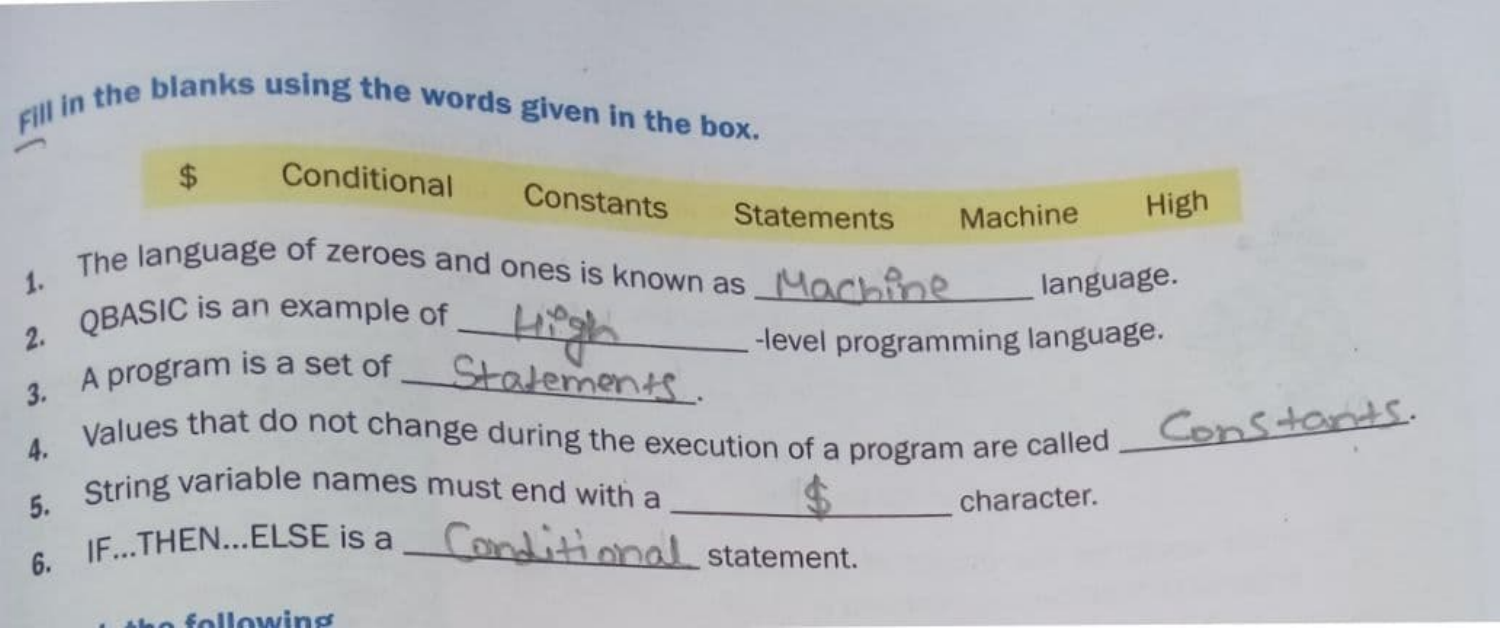Computer  $Ch-09$ Introduction to Q-BASEC 1 Match the following. Purpose Statement led to clear the Dutput Screen LET )  $\varpi$ 1 to take value from the wer and 2 PRINT Store it in a variable  $\odot$ **INPUT** 1 to write remarks that are not executed Oto display Values on Output Screen  $\Omega$  $|\mathfrak{S}|$ le to assign or put value inside  $REM$ a Variable  $\Theta$ ,  $\Omega$  $-\Theta$  $A \rightarrow$  $0-E$ ,  $0D$ ,  $0-B$ ,  $0-A$ ,  $0-C$  $44$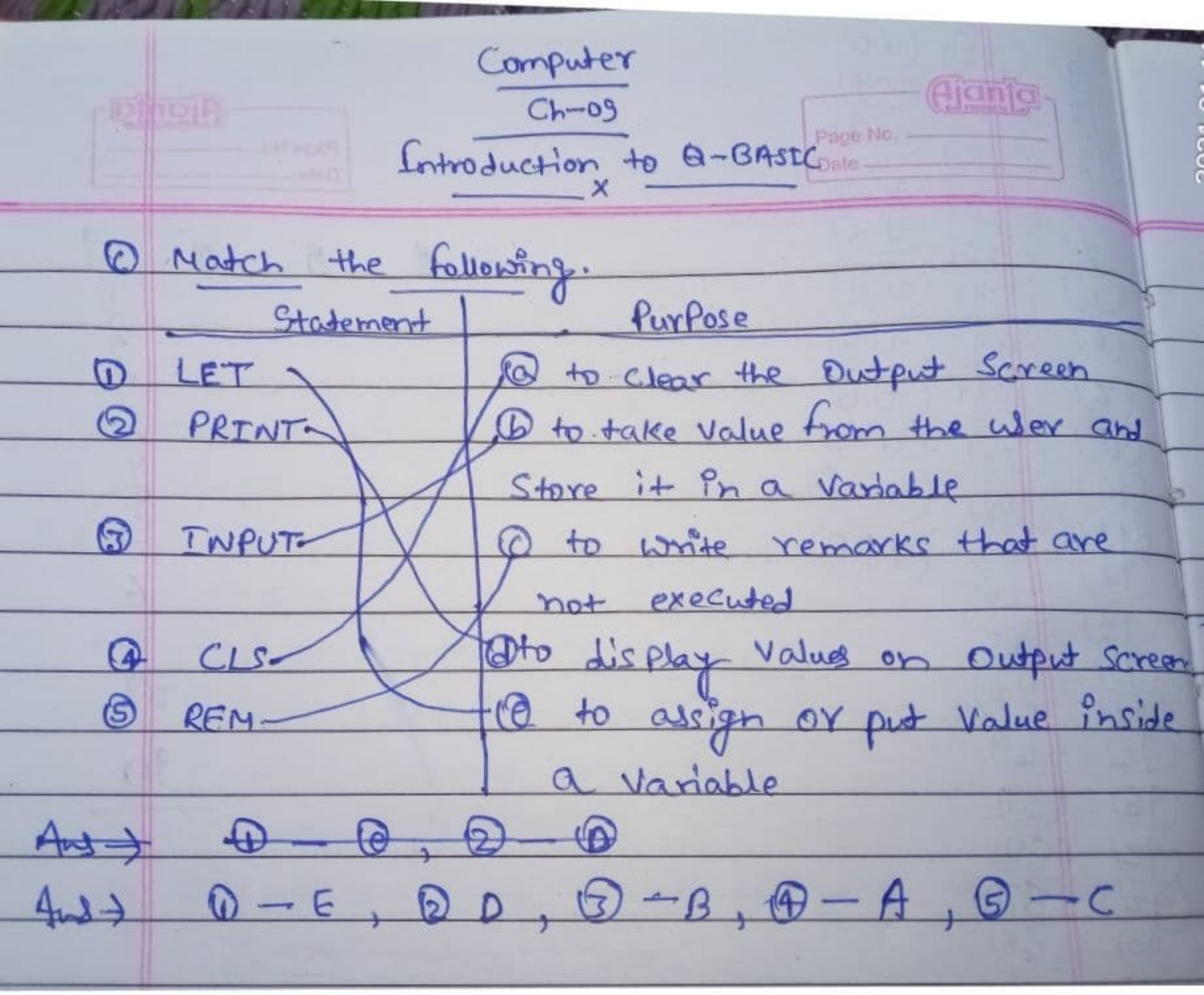1 what will be the output of each of the following)  $Q(CLS)$  $0$   $CLS$  $472$   $x=5$  $B = 2*4$  Tf x <) 10 THEN PRINT B Y = 10 Output " $4''$  ELSE  $Y = 15$ END TF PRINT Y  $OUT''10"$  $CLS$ PRINT  $14 = 10$ PRINT N OUTPUT "  $14 = 12$ ",  $W = 15$ "  $14 = 14 + 2$  $N = M +5$ PRINT "RESULT" PRENT PRINT M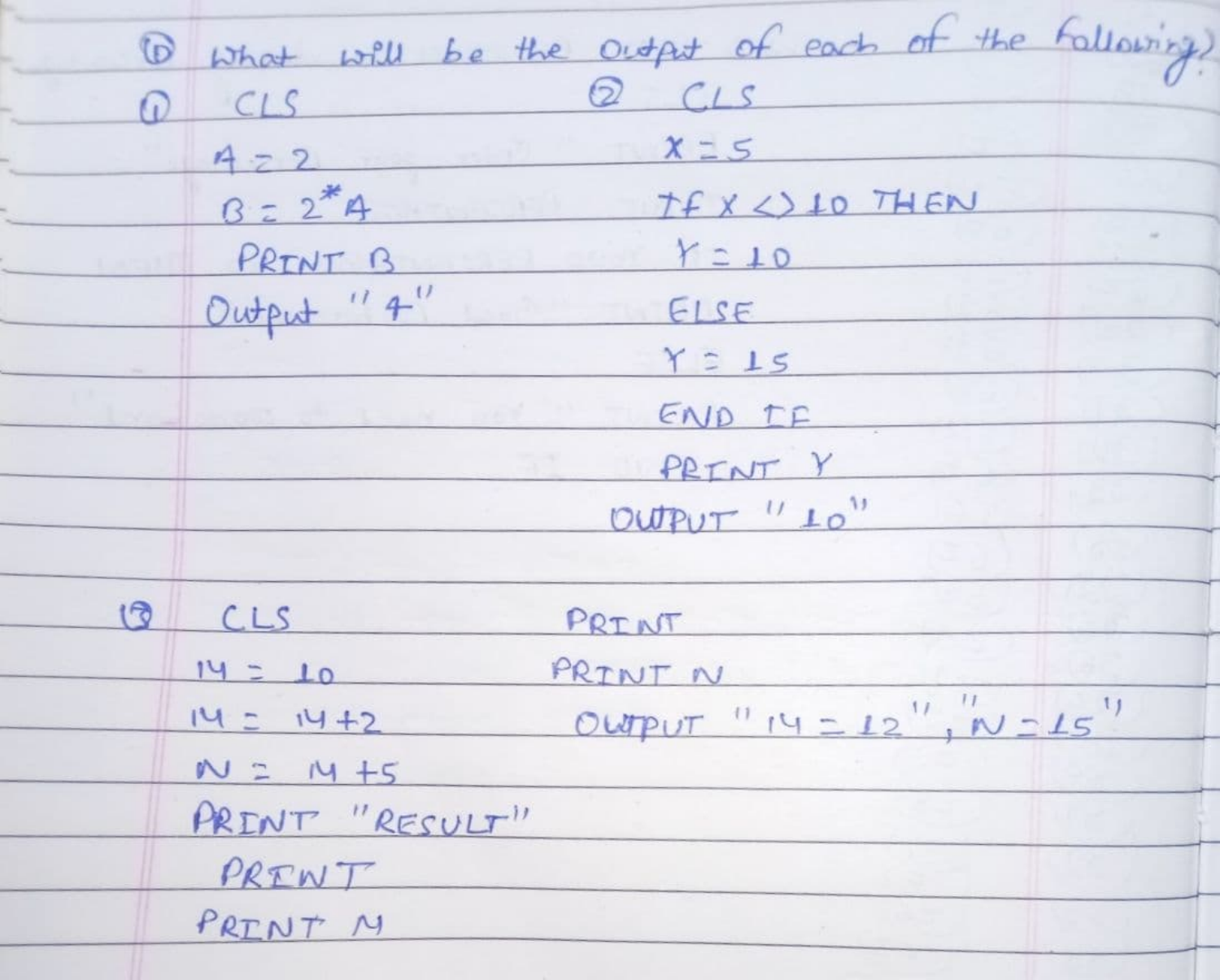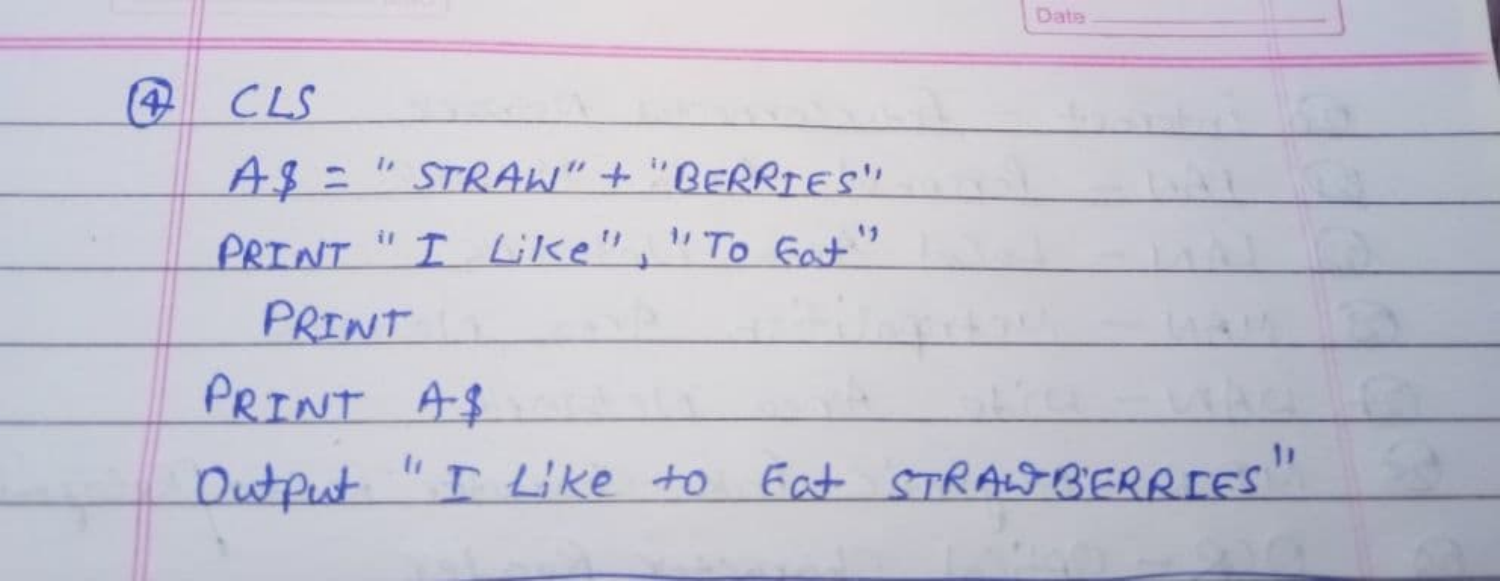Q find errors, it any, in the following statements.  $\rightarrow$  No error <u> 19 dieser teiste mei</u>  $245 = 100$  $\rightarrow$  NO extra  $\rightarrow$ Of num > too THEN 5 Error because "num" is Variable and its last Characters should be 's' but there is no (\$) Symbol at last of num. 4 PRINT Sum is, 3+5 => Error because it you write something after print It should be in bracket but there is no bracket after print.